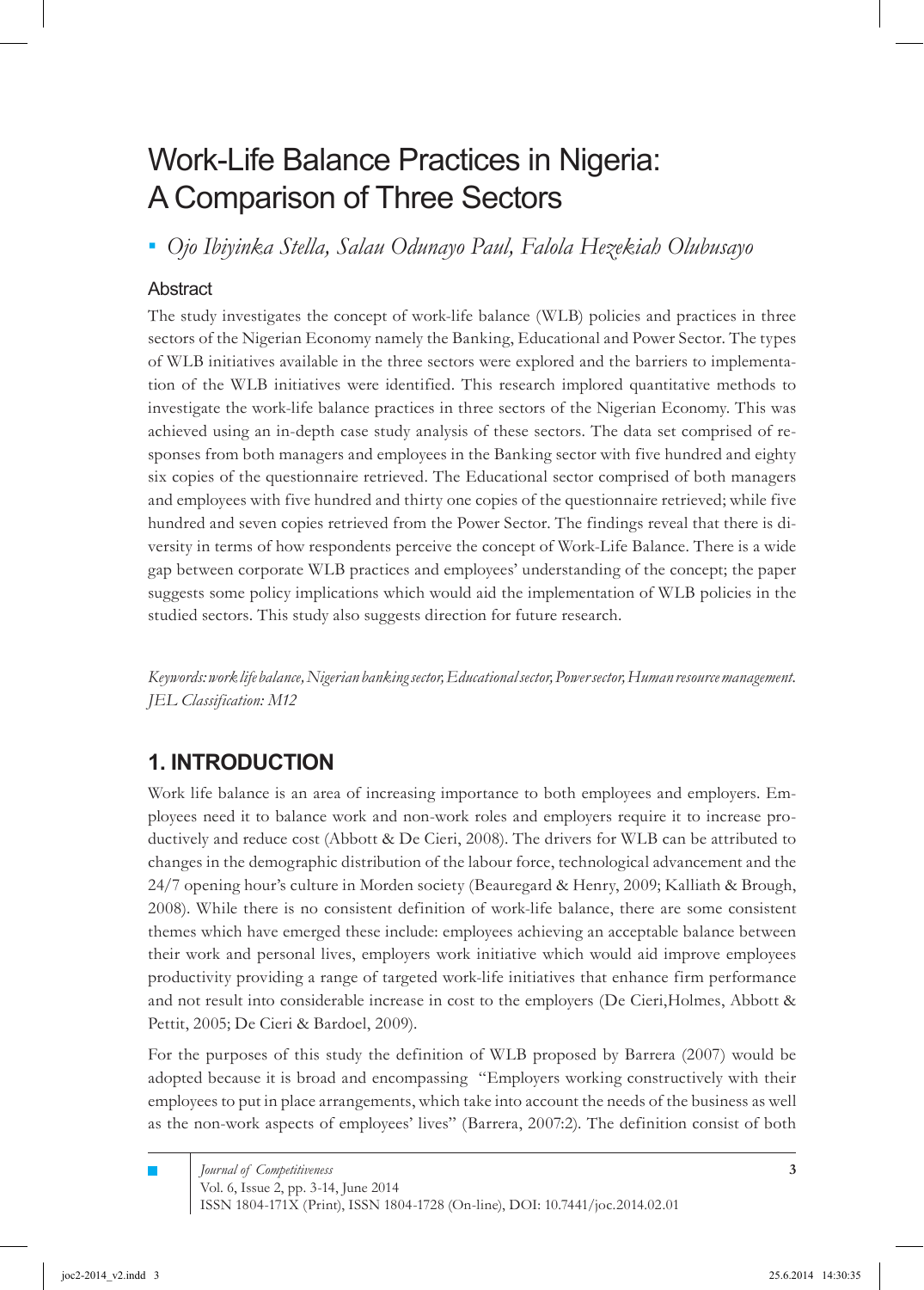employees and employers who are both central to the subsequent use and successful implementation of WLB policies and practices and acknowledges that WLB can only be achieved as a joint effort between employers and employees. A review of the work-life literature reveals that WLB initiatives can be broadly divided into four dominant categories which include flexible working arrangement (home working, compressed hours); leave arrangement (Study leave, Parental leave); dependent care assistance (Child care arrangements and Crèche) and general services (Employment assistant programs) (De Cieri *et al*., 2005).

WLB research has greatly advanced in western countries (Ozbilgin, Beauregard, Tatli and Bell, 2011) however this cannot be said for developing economies like Nigeria where little is known about WLB practices, both in structural and cultural forms, and of course an obvious paucity of empirical studies in this area. This paper investigates the work-life balance (WLB) policies and practice in the three sectors of the Nigerian economy namely Banking, Educational and Power Sector. The study examines the understanding and benefits for the implication in these sectors so that they can be used to inform changes to organisational policy and practice hereby improving the wellbeing of the employee and organisational efficiency and productivity.

### 1.1 Background of Study

One of the inhibiting factors which must be acknowledged in the discussion of WLB is the relative scarcity of theory; this can be attributed to the fact that WLB is one of those areas of HRM where practice is ahead of theory (Brewster, 1998:256). Work-Life Balance is an area which has been flooded in western literature however far less attention has been given to the area in developing economies like Nigeria (Mordi, Mmieh & Ojo, 2012). However, Mordi, Mmieh and Ojo (2012) acknowledged that some aspects of WLB practices may be less applicable or require substantial adaptation in Nigeria because of institutional and cultural differences. It is important for organizations to ensure that their employees have a satisfactory level of balance between work and other sphere of their life in order to ensure they maintain a high level of job quality so as to minimise errors which would be costly to the organisation which is referred to as the business case work-life balance (Forsyth & Polzer-Debruyne 2007; Kossek & Lambert 2005).

### 1.2 Theoretical Underpinning

One of the inhibiting factors which must be acknowledged in the discussion of WLB is the relative scarcity of theory; this can be attributed to the fact that WLB is one of those areas of HRM where practice is ahead of theory (Brewster, 1998:256). Several factors have identified by various researchers on the factors which affected employees work life balance some of the more prominent factors include work life conflict, workloads and Weekend work and irregular hours (Frone 2003; Maertz, Pearson & Keough, 2003 & Lingard & Francis, 2004). WLB has many strands of thought just like many human resource topics. One school of thought stems from the work-life conflicts (WLC), which can be described as workers experiencing difficulty in finding a balance between work responsibilities and other multiple roles they can be engaged in such as being a spouse or a parent or being actively involved in voluntary activities, leisure activities, religious activities etc. WLB aims at minimising the amount of WLC experienced by workers (Forrest, Wardell and Sawyer, 2011). Forrest et al. (2011) are of the opinion that WLC are a result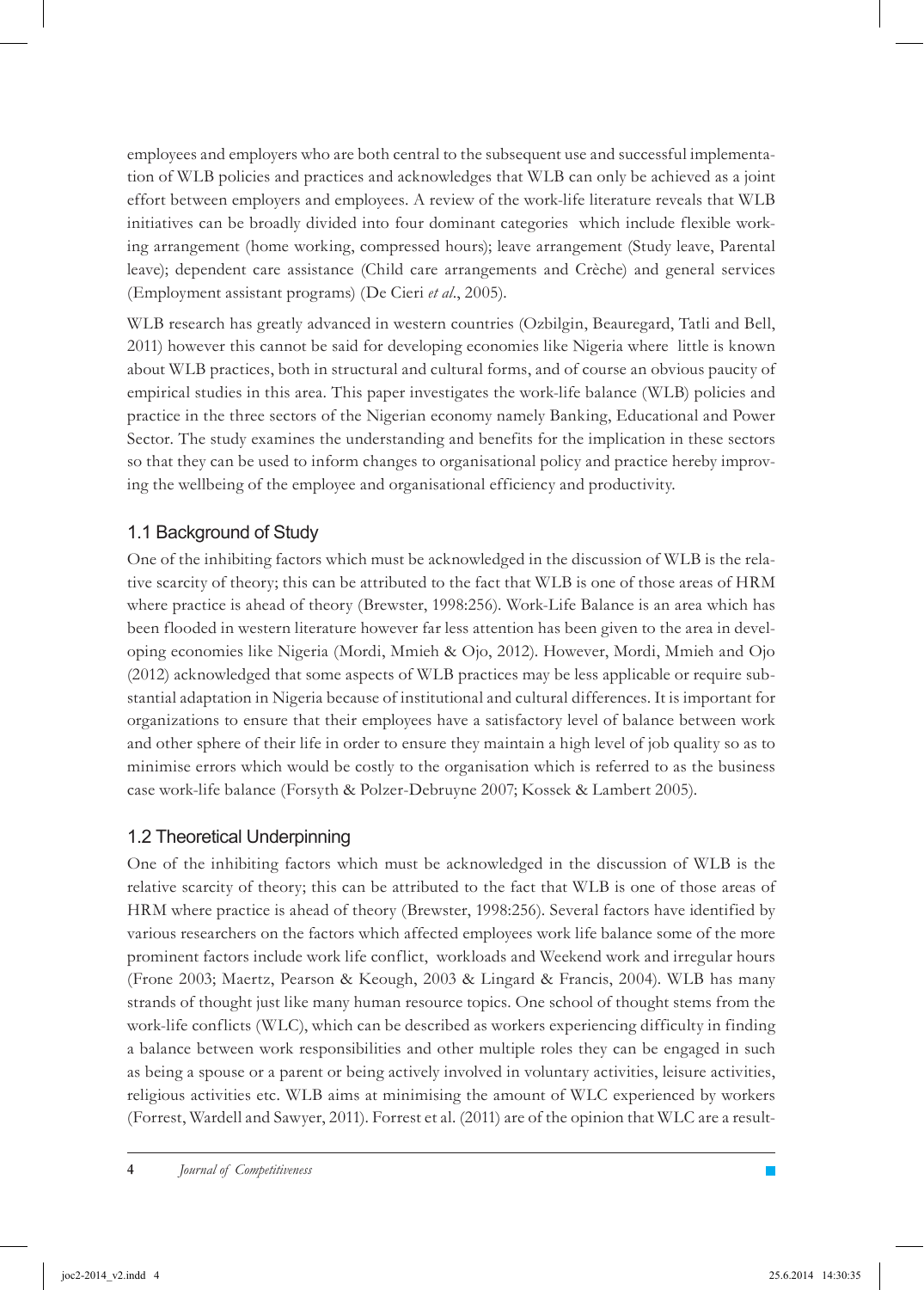ant effect of imbalance between work and other areas of the employees' lives. Work life balance aims at reducing the levels of WLC of employees hence ensuring that the employees have a more positive experience at their work place. Although the concept of WLB recognises that participation in multiple roles can have a positive effect on employees achieving promotion however, its negative effect is more predominate as previous research in the banking industry indicates that many employees in the sector suffer from work-life conflict as a result (Malik & Khalid, 2008). Work-life conflict has increased due to role overload in the last decades which results in low job satisfaction, negative impact on job performance and increase the cost on organizations (Higgins & Duxbury, 2003; De Cieri, Holmes, Abbott & Pettit, 2005).

# **2. Nigeria's Cultural, Socio-Economic and Legal Framework**

The Federal Republic of Nigeria is a West African country made up of 36 States and a Federal Capital Territory. The capital tertiary is Abuja; however, Lagos remains the largest commercial nerve centre of the country. The official language is English. Estimates for 2009 place the population at 167 million and the work force at 47.33 million (CIA, 2011). Nigeria is a diverse society with over 250 ethnic groupings and more than 400 dialects. Nigeria is a collectivist society and there is strong loyalty to individual who are either family members or from the same ethnic group. Nigeria is a strongly male-dominated society where gendered division of work prevail (Aluko, 2009).

Nigeria has been greatly influenced by the British system. The provisions of the Nigerian Labour Act (1974) concern mainly blue-collar workers and are very basic with limited government regulations for employers.

Daily hours of work are to be fixed by mutual agreement or by collective bargaining (section 13:1). Provision is made for rest intervals of no less than one hour in total if the day's work is longer than 6 hours (section 13,3), and for one day's rest per week (section 13:7). After twelve months of continuous service, a worker is entitled to an annual leave of at least six working days that may not be deferred by more than twelve months (section 18). Women are entitled to twelve weeks' maternity leave with at least half pay but usually the customary benefits are more generous with maternity leave fully paid. The ethnic groups are often distinguishable by geographical location, languages, and specific cultural traits although many socio-cultural traits are similar. Religion has had a considerable influence on many aspects of the indigenous cultures, including approaches to education Islam, Christianity and African traditional religions are the dominant religions in the country.

# **3. Comparative case studies on three sectors of the Nigerian Economy**

The HR Directors of selected organisation were contacted and their consent obtained only on the condition that they remain anonymous.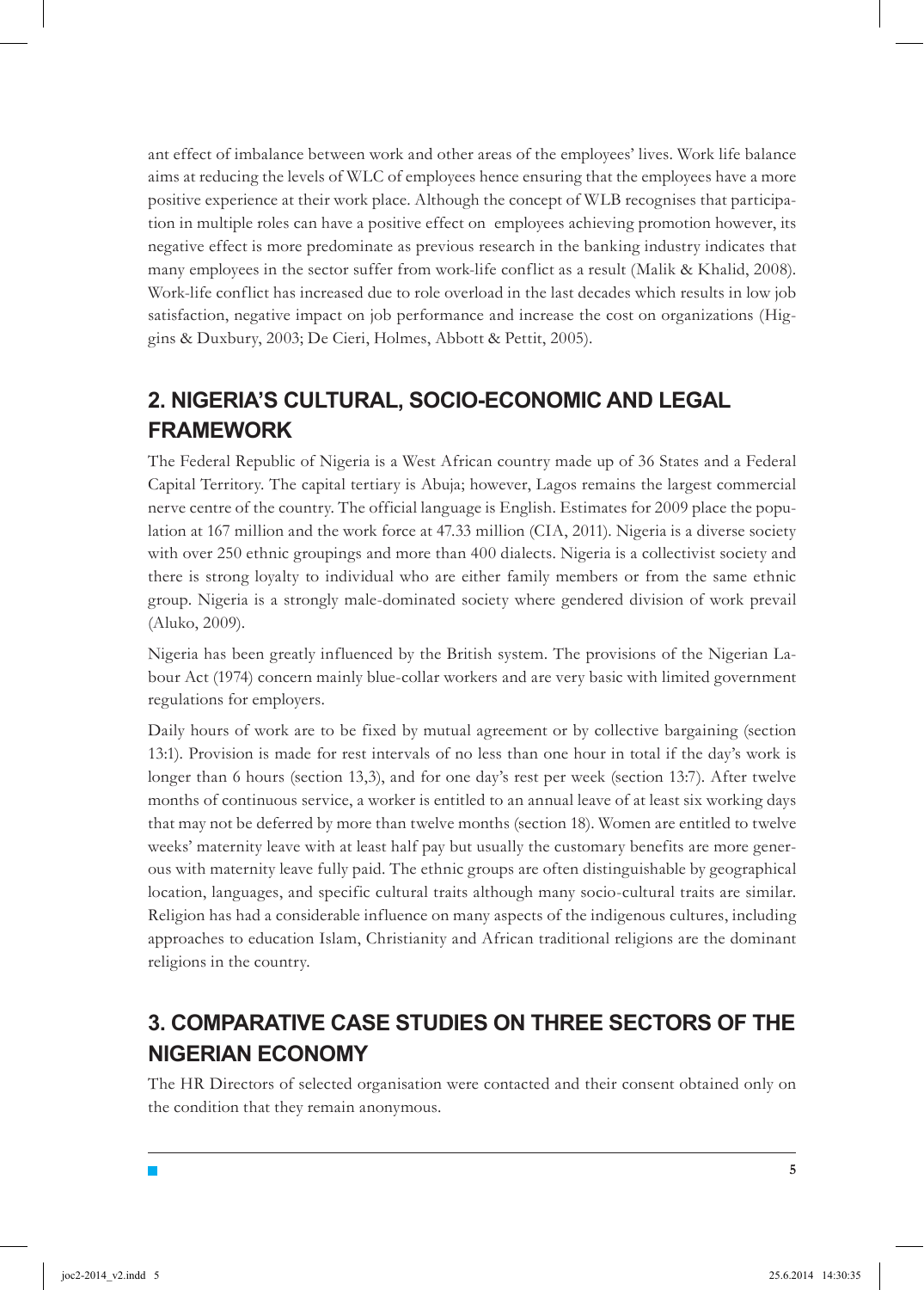### 3.1 The Educational Sector

The Nigerian Educational Sector Comprises of Seven Subsectors Early Childhood Care and Education, Non-Formal Education, Primary Education, Secondary Education, Teacher Education, Demand and Supply, Technical and Vocational Education and Higher Education. However for the purpose of this study the higher educational sector was chosen because it is more structured and has a stronger union representation who addresses workers welfare which is what WLB practices are centred around. Unions became active in the Nigerian institutions of higher learning in the 1970s; although some researchers argued that the unions have been present as early as the 1950s (Jega, 1996). Unionism in the tertiary institutions became reinforced between (1976-1979) under the then president Obasanjo who conducted a restructuring of the Nigerian Labour movement, and especially when it issued decrees which recognised the existence of the trade unions in these institutions in 1978 (Jega, 1996).

Another key characteristic influencing work life balance is the weak collective employee voice. Within the Nigerian academic environment, the lecturers are represented by a body called Academic Staff Union of Universities (ASUU). The national trade union – the Nigerian Labour Congress, which represents all workers in the country, has had to intervene in strengthening the bargaining power. Each of the unions in the tertiary institutions has played significant and dramatic roles which are generally positive in advancing growth and development of the Nigerian Universities. Also there has been a tremendous increase in the number of universities in the last five years with over a hundred private, State and Federal Universities. The massive expansion in the educational institutions has led academic staff members to also take up administrative responsibilities which resulted in increased work load (NUC, 2009). Unions have emerged to improve the conditions of service and work load. The unions also provide a platform for an effective articulation of grievances, a protection and defence of the basic rights of its members (Jega, 1996). The Lecturers have annual leave of up to 30 working days that can be split as convenient there is provision for medical leave and compassionate leave.

### 3.2 The Banking Sector

The Nigerian banking institution which began in 1892 has undergone radical transformation (Central Bank of Nigeria (CBN), 2011). The central bank of Nigeria sought to reposition Nigerian banks to attain a sound financial environment after the collapse of several banks in the 1990's. By the end of 2005, Nigeria's 89 banks were directed to recapitalize from 2 billion naira to a minimum of 25 billion naira (Asikhia 2010). This led to a consolidation of the Nigerian banking institutions through mergers and acquisitions (M&A) and a whittling down of the Nigerian banks from 89 banks to 24 (Sanusi 2011). The number of bank branches has increased from 3,247 in 2003 to over 5,837 in 2010 and employment in the sector rose from 50,586 in 2005 to 71,876 in 2010 (Sanusi 2011). The Nigerian Banking sector is notorious for its long hour culture and high work load of employees in the sector (Epie, 2011) which results in neglect of other areas of life with parents not spending enough time with their children and many kids been raised by maids. This long hour culture has also resulted in many couples separating or divorcing. This trend has a negative influence on the Individuals because Nigeria is family oriented (traditional society) hence the failure of a family system is termed as a failure on the individuals part which tends to affect the success of persons.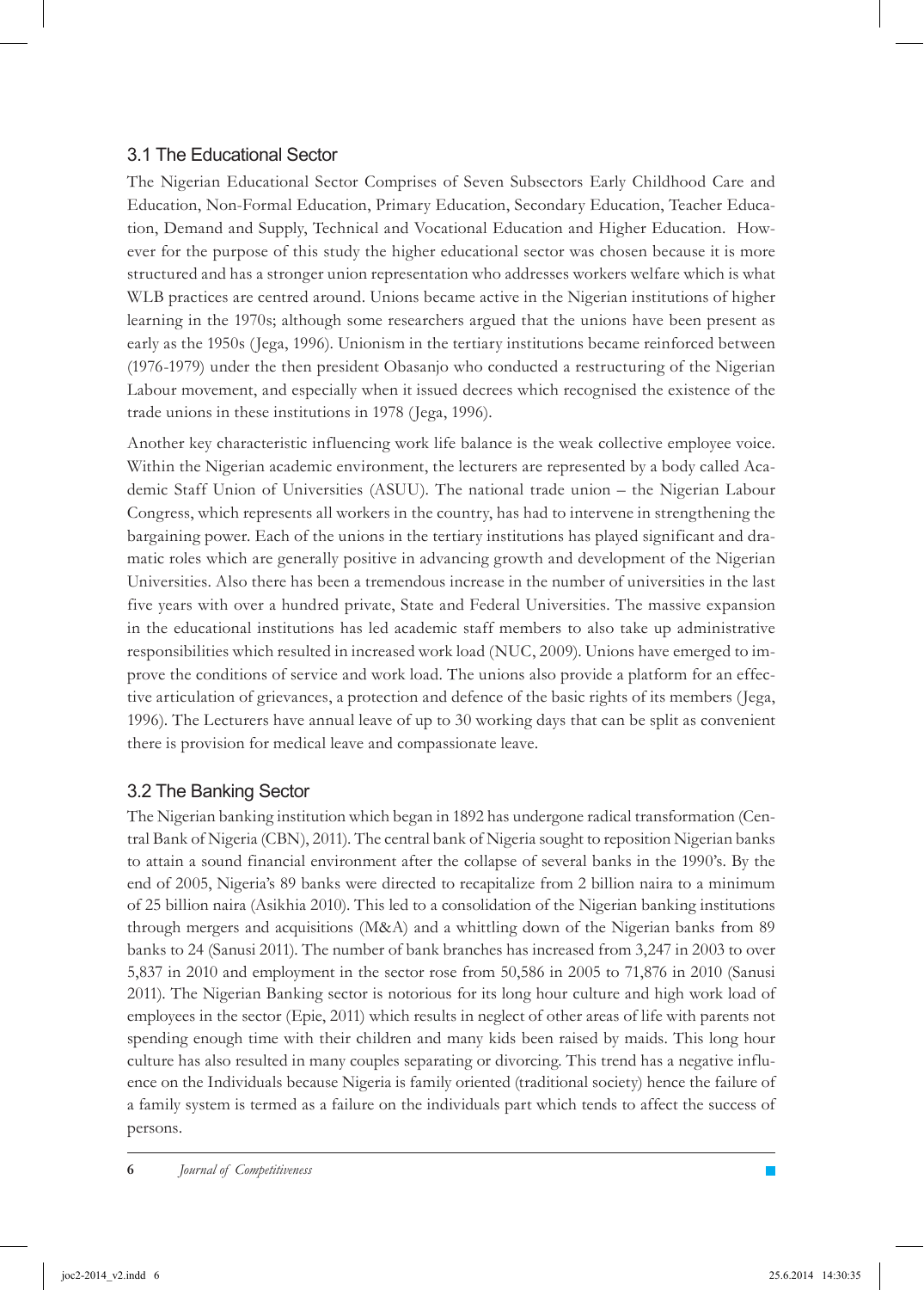### 3.3 The Power Sector

This sector began operations in the early 1970's and has undergone series of changes. Nigeria has plans to increase access to electricity throughout the country. This may be due to operational inadequacies and inability of units to operate at full capacities of the generating stations and their respective percentage contributions to the total power products. Power sector the challenges in the power sector are numerous and can be broadly classified into four categories: Economic and social, Technical, Political and Environmental. Over the years the government plumped a lot of money into this sector however it has still be submerged in inadequacy and backwardness hence power reform was introduced in 2007 (Okoro and Chikuni, 2007). Although, there is a trade union in the sector which caters for the welfare of its employees; the sector still has its fair share of causal worker. The power sector has recently undergone privatisation hence there has been change in management style and variation in the work patterns with some of the employees doing early shift and others working late shift which has resulted in some of the employees experiencing WLC. This sector is vital to the growth of the country hence the need find out how the experiences of the employees of this sector can be improved by studying their WLB policies and practices.

### **4. Methodology**

#### 4.1 Method

Three sectors from the Nigerian economy were selected for the comparative study. The banking sector comprises of fifteen banks, the educational sector comprises of twenty two universities and the power sector the major power production company of the country. Comparisons are made between organisations which claim to have various work life initiatives. The study relies on a case study method. This is in view of the fact that WLB is a relatively new concept in employment structure and culture in Nigerian Labour market, the research strategy must be one that allows a researcher gain a greater understanding of the phenomenon under investigation (Saunder et al., 2009). A case study is a useful approach of enquiry as it affords a researcher an opportunity to comprehensively explore the motivations, meanings, experiences and implications attached to daily 'events, activities or processes of one or more individuals (Creswell 2009:13). Case studies are principally suitable when the margins between the phenomenon being studied and its environment are blurred (Yin 2003; Stake, 1995). In addition, case studies are useful in highlighting the importance of key research questions, clarifying concepts and theories (Easterby-Smith et al., 2008). Therefore this study has found case study most suitable to explore the managers and employees' experience of work-life balance in Banking, Educational and Power sectors.

### 4.2 Research questions

RQ 1: Which WLB initiatives are available in the Banking, Educational and the Power Sectors of Nigeria?

RQ 2: To what extent are managers and employees using the work life balance initiatives available in their organisations?

RQ 3: What are the barriers to implementation and maintenance of these WLB initiatives?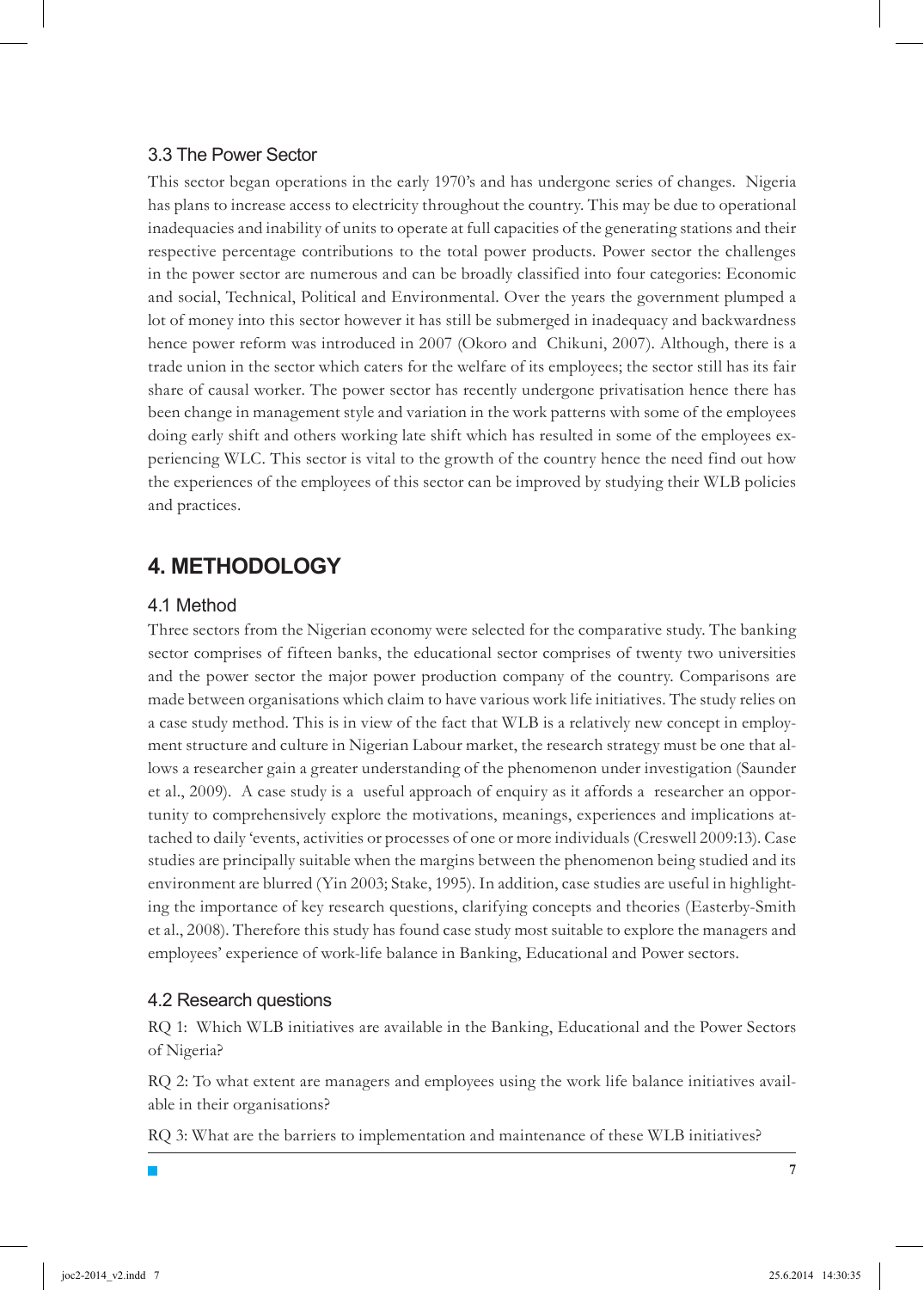### 4.3 Data analysis

In the study, questionnaires were administered. The questionnaire was adapted from Hooker et al. (2007) study on work life balance studies. The questionnaire was divided into four major sections, which covered the demographic characteristics of the respondents; the WLB initiatives available; the usage of WLB initiatives; and the factors influencing WLB implementation. The participants were solicited through a combination of e-mail, existing personal contacts and referrals and snowball. An initial pilot study was conducted to determine the reliability and validity of the research instrument. A total of one hundred and one, one hundred and twenty three and one hundred and fifteen respondents were surveyed during pilot run from the banking, educational and power sectors respectively. The questionnaire was considered fit for the study and conversely Seven hundred and fifty questionnaires each were distributed to both managers and employees in the banking, educational and power sectors concurrently. The data set comprised of responses from both managers and Employees in the Banking sector with five hundred and eighty six questionnaire survey retrieved. The Educational sector comprised of both managers and employees with five hundred and thirty one questionnaire survey retrieved five hundred and seven questionnaire survey retrieved from the Power Sector. All the employees was conducted by convenience method of non-probability sampling method with the main intention of eliciting information on three main constructs which include WLB initiative available, usage of the initiative and barriers to its implementation. To ensure anonymity and confidentiality individual companies were not identified.

This represents 78.1%, 70.8% and 67.6% response rate consecutively from the Banking, Educational and Power sectors which are significantly higher when compared to the previous studies of this nature (De Cieri, Holmes, Abbott & Pettit, 2005; Kelliher & Anderson, 2008). SPSS software package was used for the analysis of the questionnaire; t-tests were used for comparisons of means on independent samples and to check differences in WLB initiatives between the sectors. The WLB practices recorded significant Cronbach's alpha of 0.82, 0.76 and 0.86 respectively. Also the validity test procedure reported that each item of the scale for the three constructs record high loading factors (≥0.3). The next section provides the findings of this study.

# **5. Findings**

### 5.1 Demographic characteristics of the respondents

Table 1 shows the demographic characteristics of the respondents from survey. Table 1 reveals that the respondents were representative of the varied demography of employee and managers of the three sectors. The power sector is a male-dominated sector, although it has improved very much in the last few years women are still few, mostly in administrative section. While the educational sector and banking sectors have an almost equal distribution of male and female employees. There is a general believe that WLB policies and practices are inclined towards female with more initiatives available for women such as maternity leave, childcare arrangements, parental leave. This is however not the case as there are paternity leave available to men, both childcare arrangements and parental leave can be used by male employees as well as more men now care for their children.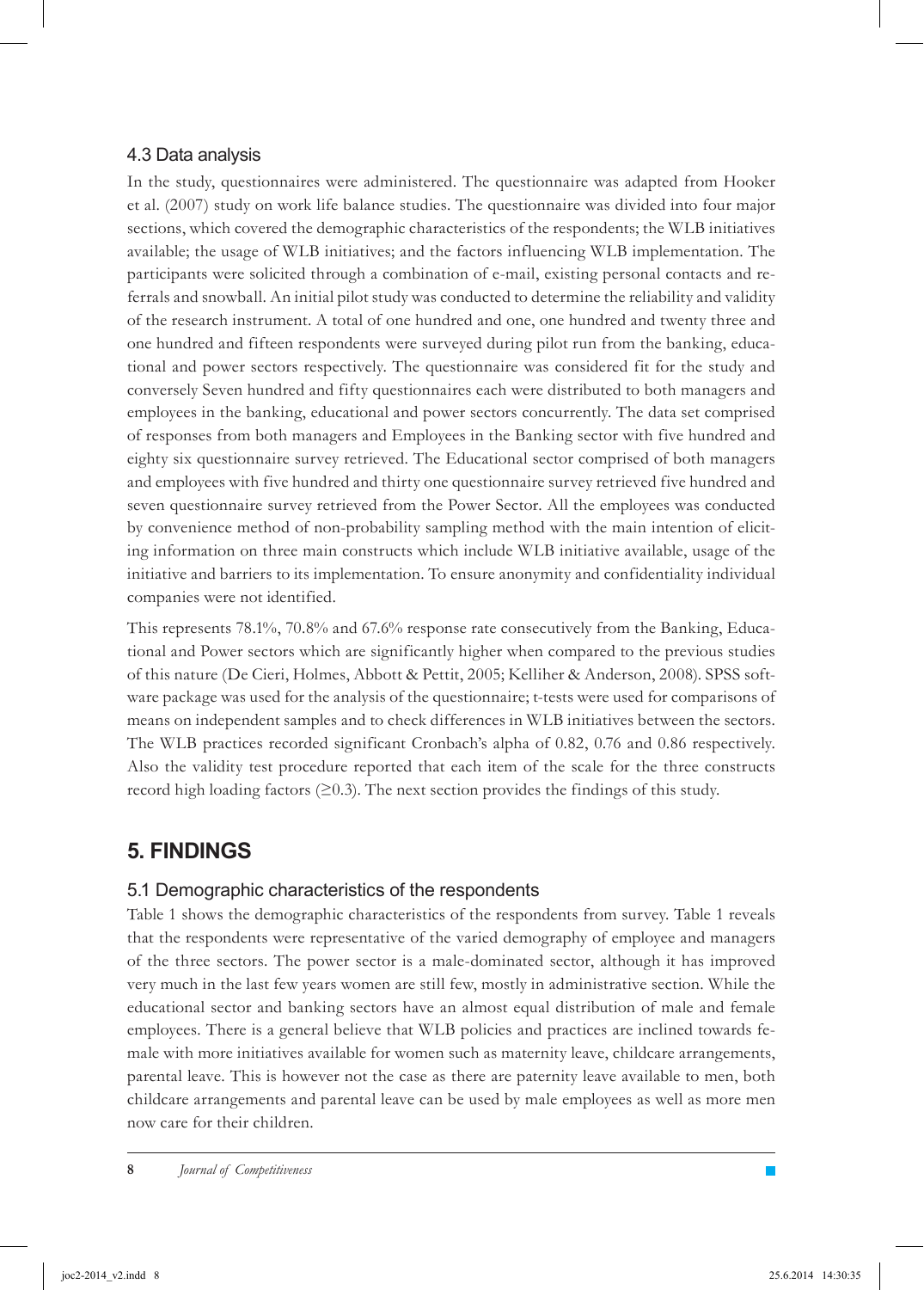| Characteristics          | <b>Banking Sector</b><br>$(^{0}/_{0})$ | <b>Educational Sector</b><br>$(^{0}_{0})$ | <b>Power Sector</b><br>$(^{0}_{0})$<br>$N=507$ |  |
|--------------------------|----------------------------------------|-------------------------------------------|------------------------------------------------|--|
|                          | $N = 586$                              | $N = 531$                                 |                                                |  |
| Gender:                  |                                        |                                           |                                                |  |
| Male:                    | 42 (246)                               | 47 (250)                                  | 74 (375)                                       |  |
| Female:                  | 58 (340)                               | 53(281)                                   | 26(132)                                        |  |
| Marital Status:          |                                        |                                           |                                                |  |
| Single:                  | 38(222)                                | 28 (149)                                  | 34(173)                                        |  |
| Married:                 | 48(281)                                | 59(313)                                   | 58(294)                                        |  |
| Divorced:                | 8(47)                                  | 7(37)                                     | 2(10)                                          |  |
| Widowed:                 | 3(18)                                  | 2(11)                                     | 3(15)                                          |  |
| Separated:               | 3(18)                                  | 4(21)                                     | 3(15)                                          |  |
| Age:                     |                                        |                                           |                                                |  |
| Less Than 30:            | 5(29)                                  | 2(11)                                     | 8(41)                                          |  |
| $31 - 40:$               | 59(346)                                | 3(16)                                     | 39(198)                                        |  |
| $41 - 50$ :              | 25(146)                                | 18(96)                                    | 31(157)                                        |  |
| $51-60:$                 | 10(59)                                 | 37(196)                                   | 18(91)                                         |  |
| Above 60:                | 1(6)                                   | 40(212)                                   | 4(20)                                          |  |
| Position:                |                                        |                                           |                                                |  |
| Senior Management:       | 2(12)                                  | 3(16)                                     | 5(25)                                          |  |
| Middle Manager:          | 16(94)                                 | 18(96)                                    | 18(91)                                         |  |
| Team Leader/ Supervisor: | 31(181)                                | 37(196)                                   | 25(127)                                        |  |
| Employee:                | 51(299)                                | 42(223)                                   | 52(264)                                        |  |
| Length In Employment:    |                                        |                                           |                                                |  |
| $1-5:$                   | 9(53)                                  | 4(21)                                     | 12(61)                                         |  |
| $6-10:$                  | 24(140)                                | 20(106)                                   | 30(152)                                        |  |
| $11 - 15$ :              | 35(205)                                | 33(175)                                   | 21(106)                                        |  |
| $16 - 20$ :              | 23(135)                                | 31(165)                                   | 22(112)                                        |  |
| Above 21:                | 9(53)                                  | 12(64)                                    | 15(76)                                         |  |

Tab. 1 - Demographic characteristics of participants. Source: Field Survey, (2011).

The survey focused on identifying which WLB practices were available in the banking, educational and power sector of the Nigerian economy which are identified in table 2.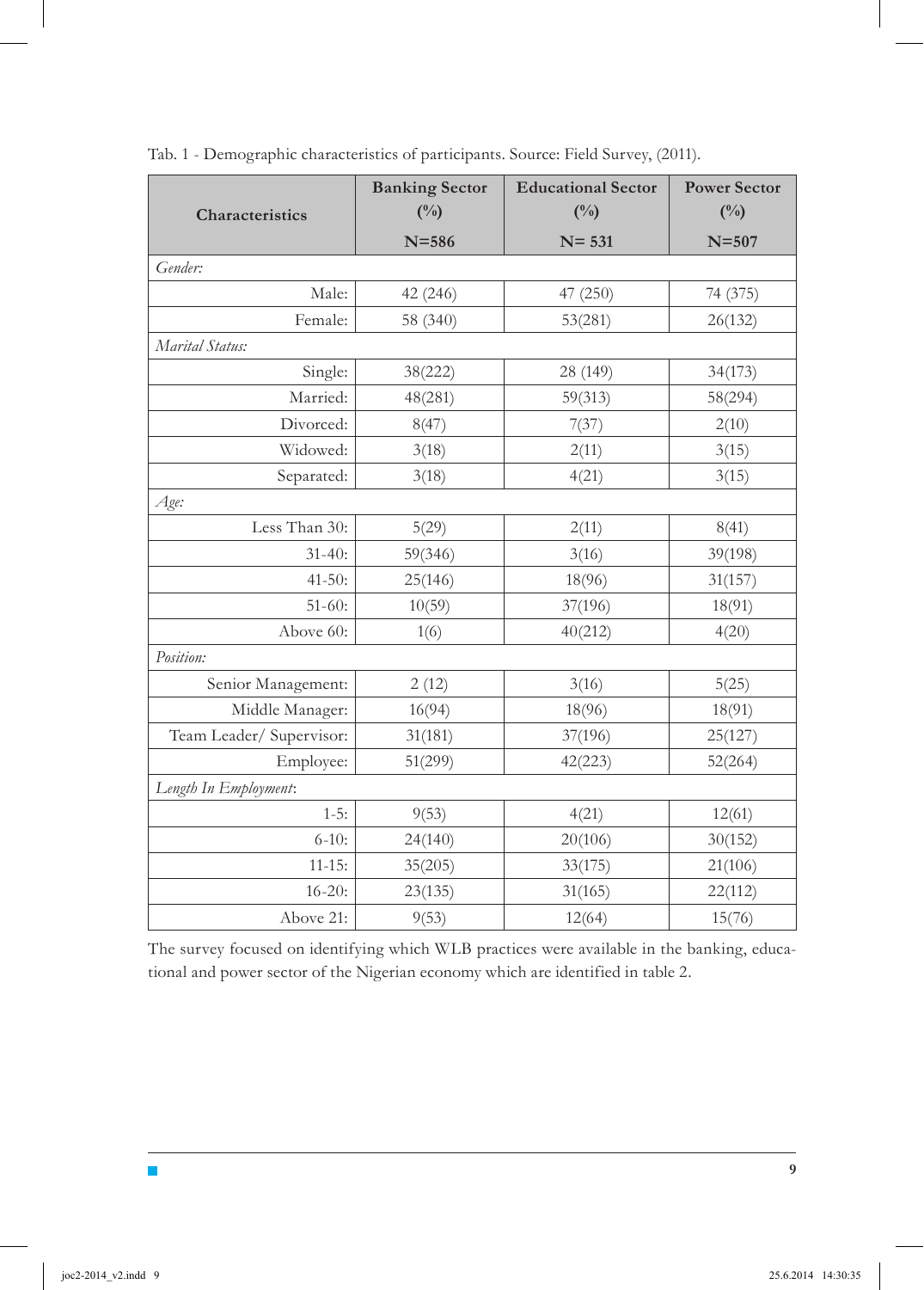| <b>WLB</b> initiatives                      | <b>Banking sector</b> | <b>Educational Sector</b> | <b>Power Sector</b> |
|---------------------------------------------|-----------------------|---------------------------|---------------------|
| Full time                                   | Available             | Available                 | Available           |
| Part time                                   | Not Available         | Available                 | Available           |
| Flexitime                                   | Available             | Available                 | Not Available       |
| Term time                                   | Not Available         | Available                 | Not Available       |
| Home working                                | Available             | Available                 | Not Available       |
| Study leave                                 | Available             | Available                 | Available           |
| Parental leave<br>(care for sick dependent) | Available             | Available                 | Available           |
| Maternity leave                             | Available             | Available                 | Available           |
| Paternity leave                             | Available             | Not Available             | Not Available       |
| Childcare arrangements (crèche)             | Available             | Available                 | Available           |

Tab. 2 - WLB initiatives. Source: Field Survey, (2011).

Table 2 shows the WLB practices which were available in the three sectors of the economy these initiatives majority of the WLB initiatives which can be identified in western literature with the exception of some practices such as Job share, annualised hours and compressed hours which were understandably unavailable since workers collectively have a preference for the conventional full time permanent contracts to temporary or casual work. The respondents were asked to identify which WLB practices were available to them by responding to a sixteen-item scale developed for this study  $(1\equiv no; 2\equiv yes)$ . The respondents were then asked to indicate the percentage of the usage of these policies. Barriers to WLB were then explored using a eight-item scale measuring constraints to the effective implementation of the WLB practices. Items included increase work demands, long hour culture and lack of support from line managers. A five- point Likert scale was utilized with responses from 1 (Strongly disagree) to 5 (Strongly agree).

# **6. Results and Discussion**

The first research question identified the various WLB initiatives which were available in banking, educational and power sector shown in table 2 and the percentage of its usage is represented in table 3 below which addresses the second research question.

|  |  |  |  | Tab. 3 - Percentage of usage of WLB initiatives across sectors. Source: Field Survey, (2011). |  |
|--|--|--|--|-----------------------------------------------------------------------------------------------|--|
|  |  |  |  |                                                                                               |  |

| <b>WLB</b> initiatives | Banking     | Educational | Power       |  |
|------------------------|-------------|-------------|-------------|--|
|                        | Sector $\%$ | Sector $\%$ | Sector $\%$ |  |
| Full time              | 100         | 91          | 93          |  |
| Part time              |             |             |             |  |
| Flexitime              | $\Omega$    | 35          |             |  |
| Term time              |             | 37          |             |  |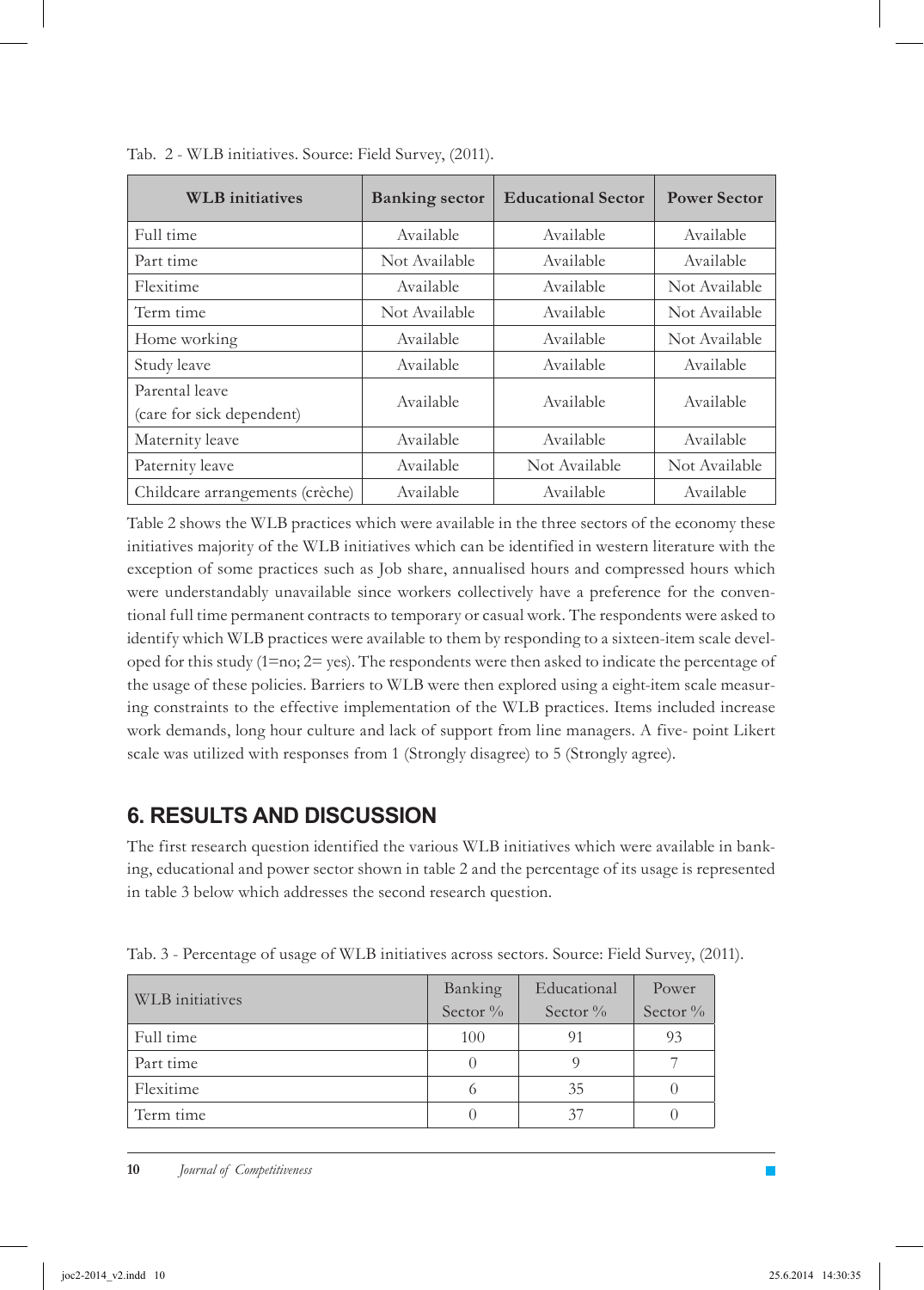| Home working                             |    |    |    |
|------------------------------------------|----|----|----|
| Study leave                              | 31 | 59 | 26 |
| Parental leave (care for sick dependent) | 41 | 32 | 29 |
| Maternity leave                          | 27 |    | 19 |
| Paternity leave                          |    |    |    |
| Childcare arrangements (crèche)          | 42 |    | 42 |

The percentage of usage was reflective of national culture which chooses full time work because surplus of labour which exist in the country. Study leave was unsurprisingly high in the educational sector because most of the academic staff had to improve themselves to stay relevant in the field. The childcare arrangements and parental leave were more popular across the three sectors because they were indicated as the most common form of arrangement. The respondent were also asked to indicate whether the initiatives were available to a specific group of employees and the respondents in the banking sector indicated that flexitime and home working were usually undertaken by the managers. While employees in the educational sector indicated that home working was usually suited for managers. In the educational sector and power sector, mothers can obtain extended maternity leave with the guarantee of returning to their previous position which is not the case in the Banking sector. Paternity leave has been introduced in a few of the banks while there no such leave arrangement in the educational and power sectors.

The educational sector has a wide range of policies to allow for time flexibility. The Banking sector and power sector, by contrast, has no special policy with regard to work-life balance beyond what is strictly required by the law. There is flexibility in taking annual leave or short vacations, but this is a general practice in the Nigerian society rather than a deliberate policy.

Correlation analysis was used to examine the relationship between the implementation of WLB initiative and its actual usage. The results revealed that the more WLB practices available in a sector, the more likely its usage  $(r = .351, p < 0.001)$ . However, comparing employee usage with the amount of WLB initiative implemented in the sector, the findings overall suggest that employee usage lags behind the implementation of WLB initiative; there appears to be some delay between a sectors effort to introduce WLB initiatives and managers and employees taking up the opportunity to using the available WLB initiatives. These findings are consistent with those of De Cieri, Holmes, Abbott, Pettit (2005); Kirby and Krone (2002); De Cieri, Holmes, Abbott, & Pettit, (2002) who found that an organisational culture that is unsupportive of WLB initiatives may lead to managers and employees reluctance to utilise those initiatives.

Several factors have been indicated from western literature as major constraints to the implementation of WLB initiatives some of which were tested out in the three sectors of the Nigerian economy. Research question 3 which is the barriers to implementing and maintaining WLB initiatives are addressed by table 4.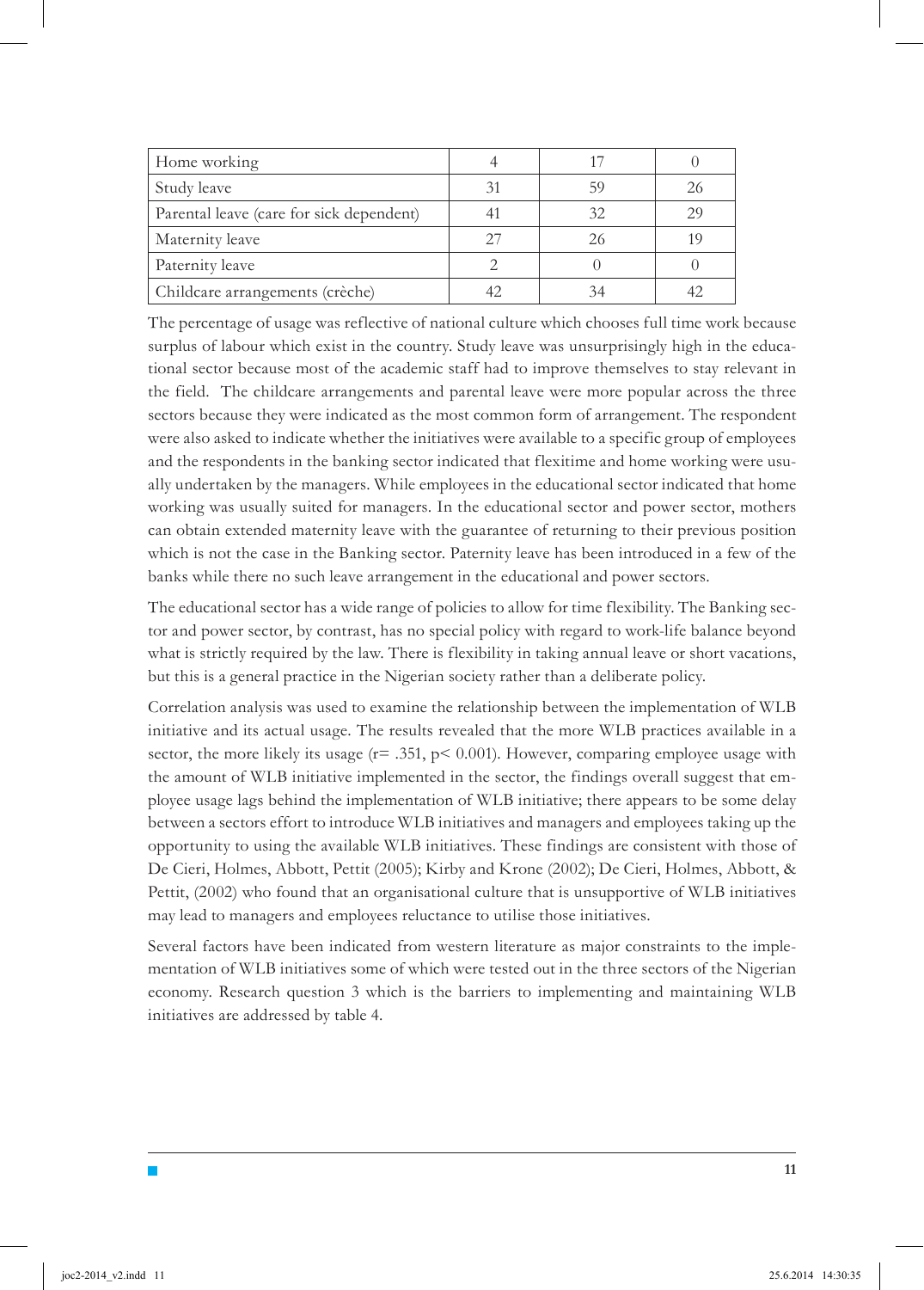| Barriers                                                                            | Banking sector | <b>Educational Sector</b> | Power Sector |
|-------------------------------------------------------------------------------------|----------------|---------------------------|--------------|
|                                                                                     | mean           | mean                      | mean         |
| Increase job demands                                                                | 4.12           | 4.31                      | 4.24         |
| Long Hour culture and irregular<br>work hours                                       | 4.11           | 4.01                      | 4.09         |
| Lack of managerial support                                                          | 4.16           | 4.34                      | 4.07         |
| Inability to achieve flexible working                                               | 4.25           | 4.19                      | 4.26         |
| Ineffective implementation strategy                                                 | 4.32           | 4.16                      | 4.32         |
| Lack of Communication from top<br>down <i>i.e.</i> senior management to<br>employee | 4.45           | 4.38                      | 4.15         |
| Failure to evaluate impact of initia-<br>tive                                       | 4.24           | 4.31                      | 4.12         |
| Lack of support from colleague                                                      | 4.25           | 4.67                      | 4.41         |

Tab. 4 - Barriers to WLB initiatives. Source: Field Survey, (2011).

The mean scores were calculated on a scale from 1 (strongly disagree) to 5 (strongly agree). The barriers identified which affected the implementation of WLB initiatives in the three sectors were consistent with those of other De Cieri, Holmes, Abbott, Pettit (2005); Kirby and Krone (2002); De Cieri, Holmes, Abbott, & Pettit, (2002) who found that communication, heavy job demands and long working hours among others were major determinants which affected the implementation of WLB programmes. The case studies provide some indicators to the major barriers to the adoption and implementation of work life balance initiatives some of which can be attributed to employee resistance to adoption of work life balance practices. Like the other can be linked to the management reluctance to adopt these policies.

In the banking industry, as banks seek to outperform one another in customer service many of the managers and employees work long work hours. However, the respondents in the educational and power sectors were not put under such pressure.

# **7. Conclusion and Managerial Implications**

This study aimed at filling the gap in literature on work life balance issues in the African continent. This article presented comparative case studies of three sectors of the Nigerian economy the study identified the (WLB) practices available in the three sectors namely Banking, Educational and the Power Sector. The various types of WLB initiatives which were available in the three sectors were explored and the barriers to implementation of the WLB initiatives were identified.

It is becoming increasingly important that Work life balance policies should be included in strategic plans of organisations. As it helps organizations gain competitive edge through been able to attract and retain individuals with the great skills and experience. The various sectors should provide a variety of flexible working pattern to help improve efficiency and effectiveness of their employees. The adoption of some work-life balance programmes would help reduce the high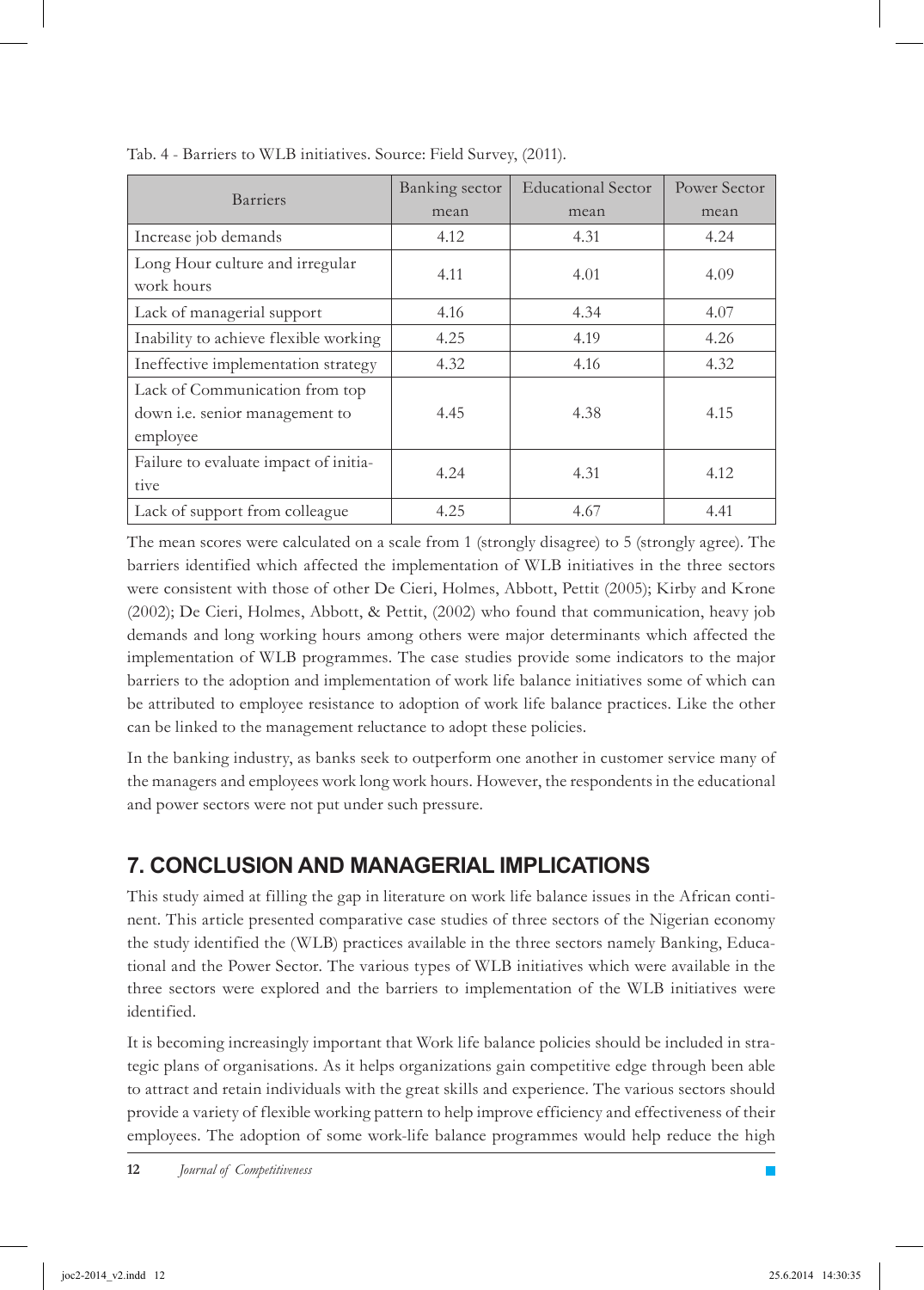turnover rate which is currently exists within the banking sector. Although, it should be noted that specific policies may difficult to implement in various sectors hence, it is important that the sector undertakes pilot scheme to identify which policies best suits individual sectors.

The limitation to this study includes that the cross sectional nature of the study does not permit a conclusive determination of causality. However, in spite of this limitation the study still contribute to the dearth in work life balance literature in Africa continent. This study is exploratory in nature and provides a basis for further research. The purely quantitative nature of this study means that it should be tested in further qualitative research.

#### **References**

- Abbott, J., & De Cieri, H. (2008). Influences on work/life benefits decision making: 1. Management and em ployee perspectives. *Journal of Management and Organization*, 14(3), 303- 322.
- Aluko, M. E. (2008). Capital Market, Foreign Reserves Vs. Global Financial Meltdown. 2. *Nigeria: Zest International,* 1(6), 1-17.
- Bardoel, E. A., De Cieri, H., & Shea, T. L. (2009). *Measuring The Impact Of Work-Life*  3. *Initiatives: The Development Of An Organisational Work-Life Performance Scale*. Retrieved March 4, 2011, from http://www.ilera-directory.org/15thworldcongress/files/papers/Track\_3/ Poster/CS1W\_7\_BARDOEL.pdf
- 4. Barrera, S. (2007). *Work life balance "from rhetoric to reality"*. Retrieved February 21, 2011, from http://www.docep.wa.gov.au/WorkSafe/PDF/Forum s/worklife\_balance.pdf
- 5. Beauregard, T. A., & Henry, L. C. (2009). Making the link between work-life balance practices and organizational performance. *Human Resource Management Review*, 19 (1), 9-22. http://dx.doi.org/10.1016/j.hrmr.2008.09.001
- CBN Statistical Bulletin (2011). *Economic Diversification*. Retrieved April 18, 2011, from 6. http://www.cbn-statistical-bulletin.html
- 7. Chang, A., Mcdonald, P., & Burton, P. (2010). Methodological Choices in Work-Life Balance Research 1987 To 2006: A Critical Review. *The International Journal Of Human Resource Management*, 21(13), 2381-2413. http://dx.doi.org/10.1080/09585192.2010.516592
- CIA Central Intelligence World Factbook (2011). *Nigeria Economy.* Retrieved March 31, 2011, 8. from https://Www.Cia.Gov/Library/Publications/The-World-Factbook/Geos/Ni.Html
- 9. Cresswell, J. W. (2009). Research Design Qualitative, Quantitative, and Mixed Methods Approaches. Thousand Oaks, CA: Sage Publications, Inc.
- 10. De Cieri, H., & Bardoel, E.A. (2009). What does "work-life management" mean in China and Southeast Asia for MNCs? *Community, Work and Family*, 12(2), 179-196. http://dx.doi. org/10.1080/13668800902778959
- De Cieri, H., Holmes, B., Abbott, J., & Pettit, T. (2002). *Work/life balance strategies: progress*  11. *and problems in Australian Organisations*. Working Paper 58/02. Dept of Management, Monash University. Retrieved March 5, 2011, from http://www.agilistics.com.au/newsletter/links/ WorkLife%20Balance%20Stratgeies.pdf